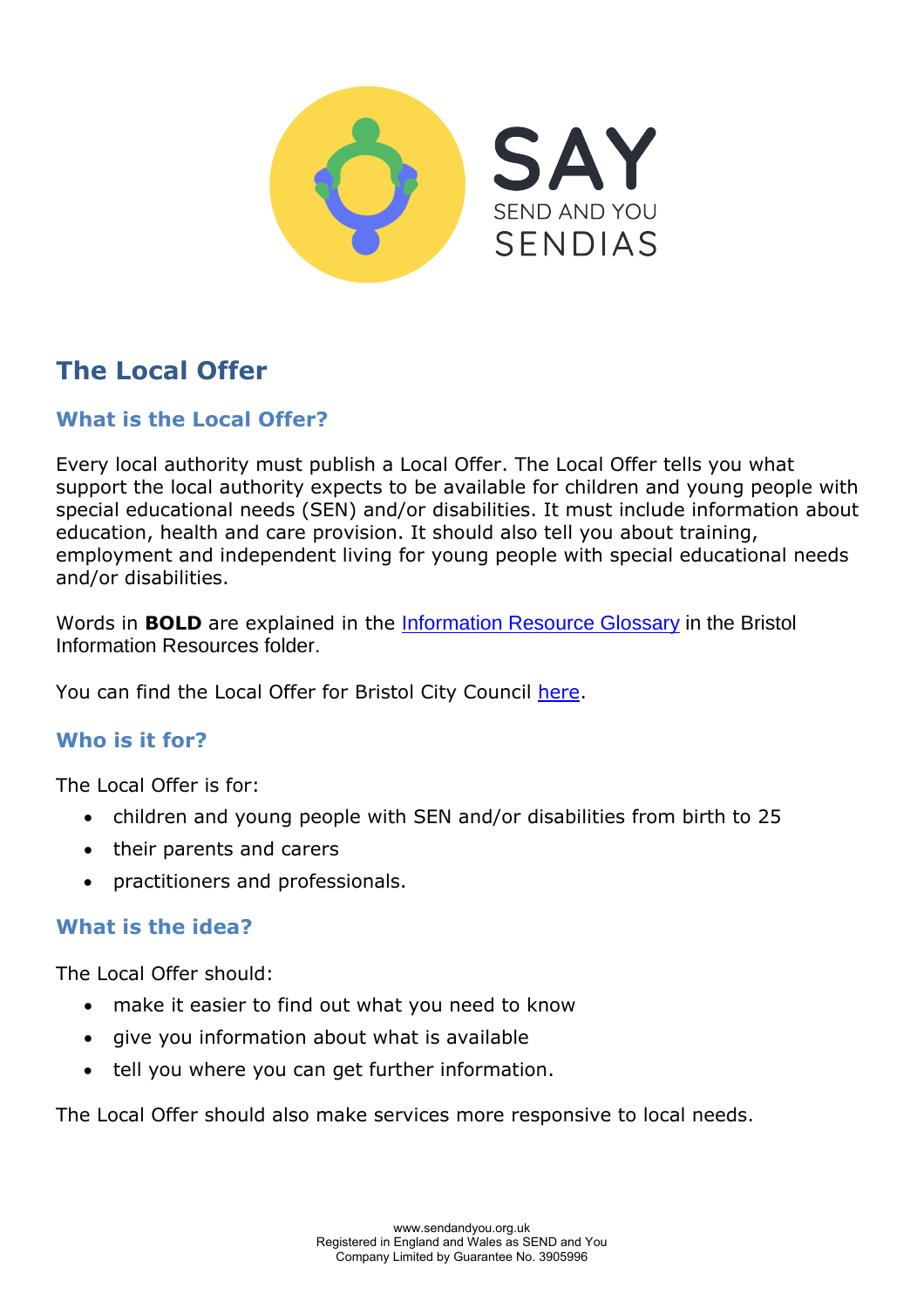The [SEND Code of Practice](https://www.gov.uk/government/publications/send-code-of-practice-0-to-25) says that the Local Offer should:

- *provide clear, comprehensive, accessible and up-to-date information about the available provision and how to access it*
- *make provision more responsive to local needs and aspirations by directly involving disabled children and those with SEN and their parents, and disabled young people and those with SEN, and service providers in its development and review*

(4.2)

## **What does it include?**

The Local Offer includes information on:

- how children and young peoples' needs are identified
- how their needs are assessed
- the special educational, health and social care provision for children and young people with SEN or disabilities
- opportunities for training and employment
- support for independent living
- how provision is funded
- leisure activities and support groups
- where you can find more information, advice and support
- arrangements for travel to and from school and other settings
- the help available to resolve disagreements.

The Local Offer must also tell you about services provided outside your area which local people are likely to use.

You can find the full list of what must be included in the [SEND Code of Practice,](https://www.gov.uk/government/publications/send-code-of-practice-0-to-25)  section 4.30.

#### **How can I get involved?**

The local authority **must** involve children and young people with SEN and disabilities, and parents and carers, in preparing and reviewing the Local Offer. If you would like to be involved, or make some comments, you can find out more on the [Local Offer](https://www.bristol.gov.uk/web/bristol-local-offer) [website.](https://www.bristol.gov.uk/web/bristol-local-offer)

Parents, and children and young people, who want to be more involved in developing and reviewing the Local Offer should contact the Local Offer [here.](https://www.bristol.gov.uk/web/bristol-local-offer)

The local authority must publish what children, young people and parents tell them about the Local Offer. It must also say clearly what it will do about the comments it has received.